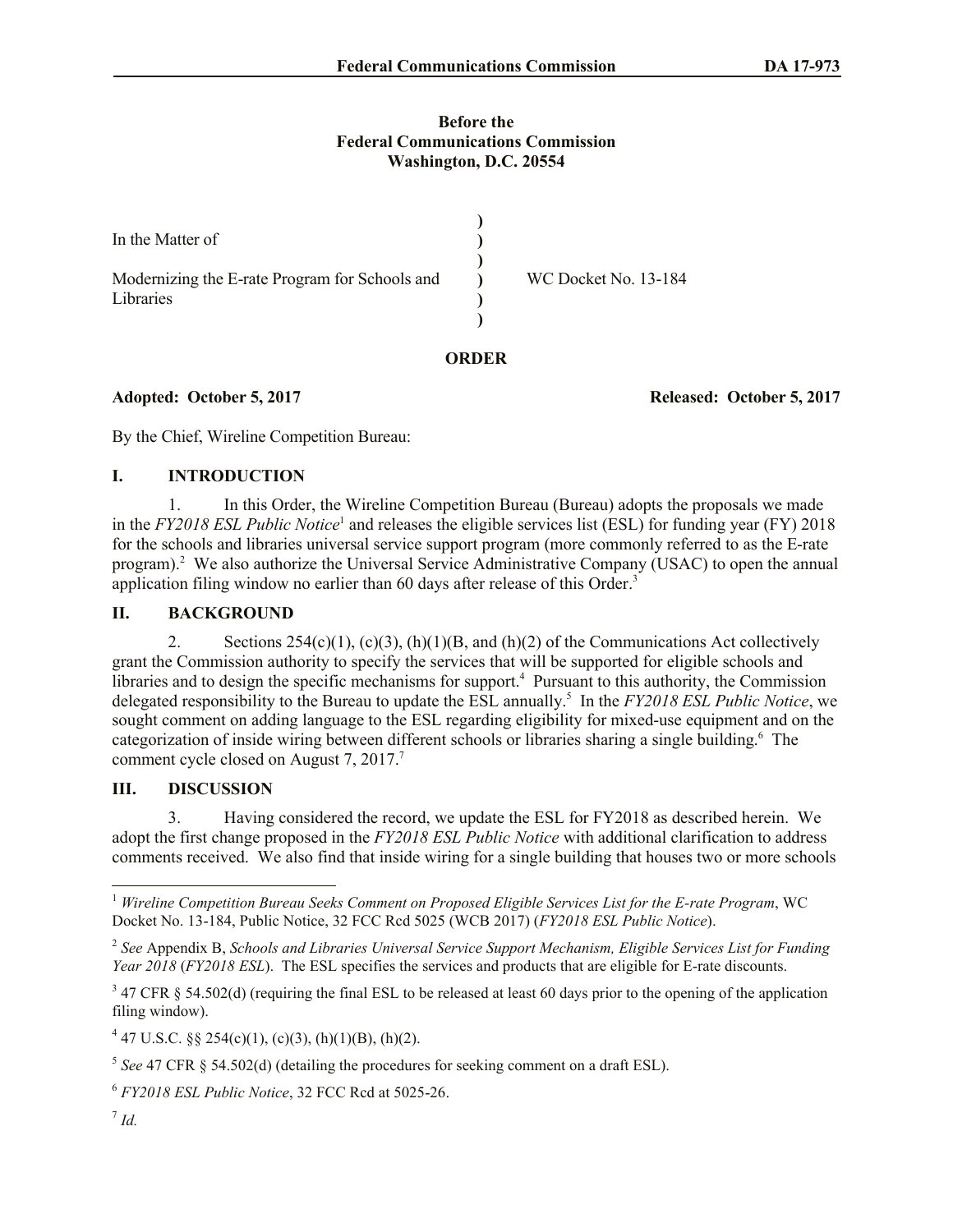is eligible for Category Two support. We decline to make further changes to the ESL, including any of the changes proposed in the comments and reply comments received in response to the notice for the reasons discussed below.

4. First, we add to the ESL the proposed clarifying note regarding the eligibility of onpremises Network Equipment with both Category One and Category Two functionalities.<sup>8</sup> This note informs stakeholders that on-premises Network Equipment that has both Category One and Category Two functionalities is eligible for Category One support if it is necessary to make a Category One broadband service functional. The State E-rate Coordinators Alliance (SECA) requests in its comments that we identify specific types of mixed-eligibility equipment or provide examples of network designs to assist applicants.<sup>9</sup> We decline to provide a list of specific equipment or examples of network designs in the *FY2018 ESL* because such a list could be unnecessarily limiting. For the same reason, we decline to require USAC to post examples. We note, however, that applicants or service providers with questions about the equipment involved in a particular network configuration may contact USAC to discuss the specific facts necessary to make a determination about the categorization.

5. Additionally, we decline requests from commenters for certain additional services to be eligible as Category One services, or requests for certain services to be declared eligible for support without specification as to the applicable service category. Some commenters argue that we should read the clause "if it is necessary to make a Category One broadband service functional" to make network security or caching equipment eligible as Category One services.<sup>10</sup> We decline to read this clause so broadly. As noted in the *FY2016 ESL Order*, "fiber optic transceivers, network switches, network routers, and other modulating and routing electronics" are all examples of "equipment necessary to make a Category One broadband service *functional*." 11 Despite the value of caching and network security services, we find that these services enhance a Category One broadband service, but do not make the broadband service functional and therefore are not eligible as Network Equipment under Category One.<sup>12</sup> Other commenters seek the addition of other network security services to the ESL without discussing the applicable category of service.<sup>13</sup> Although the Commission kept the record open in this proceeding to allow for further comment on these types of services,<sup>14</sup> we again decline to add these services to the

 $\overline{\phantom{a}}$ 

<sup>8</sup> *FY2018 ESL Public Notice*, 32 FCC Rcd at 5025; *see* SECA Reply Comments at 2; Kellogg & Sovereign Consulting, LLC Comments at 2.

<sup>&</sup>lt;sup>9</sup> SECA Reply Comments at 2 (requesting that network design drawings illustrating eligibility be made available on USAC's website).

<sup>&</sup>lt;sup>10</sup> See ApplianSys Comments at 19 (seeking Category One support for caching services by stating that they are needed to make broadband service functional); iBoss Comments at 4-8 (seeking support for Secure Web Gateway networks in category one by arguing that they are "a necessary requirement to make Category One broadband service functional" by ensuring the service is not compromised); K-12 National Advisory Council on Cybersecurity Comments at 5-6 (same).

<sup>11</sup> *Modernizing the E-rate Program for Schools and Libraries*, WC Docket No. 13-184, Order, 30 FCC Rcd 9923, 9927-28, para. 13 (WCB 2015) (*FY2016 ESL Order*) (emphasis added).

<sup>&</sup>lt;sup>12</sup> We recognize that caching services can be used to reduce or enhance the bandwidth needed for an applicant's Category One services. However, in its 2014 order, the Commission limited the eligibility of caching services to Category Two services and changing this eligibility would require the Commission to revisit this decision. *Modernizing the E-rate Program for Schools and Libraries*, WC Docket No. 13-184, Order, 29 FCC Rcd 8870, 8920, para. 130 (2014) (*2014 E-rate Order*).

<sup>&</sup>lt;sup>13</sup> Aruba Comments at 1-2 (seeking support for policy management systems); AT&T Reply Comments at 3 (agreeing that security services should be funded by the program).

<sup>14</sup> *2014 E-rate Order*, 29 FCC Rcd at 8918, para. 121.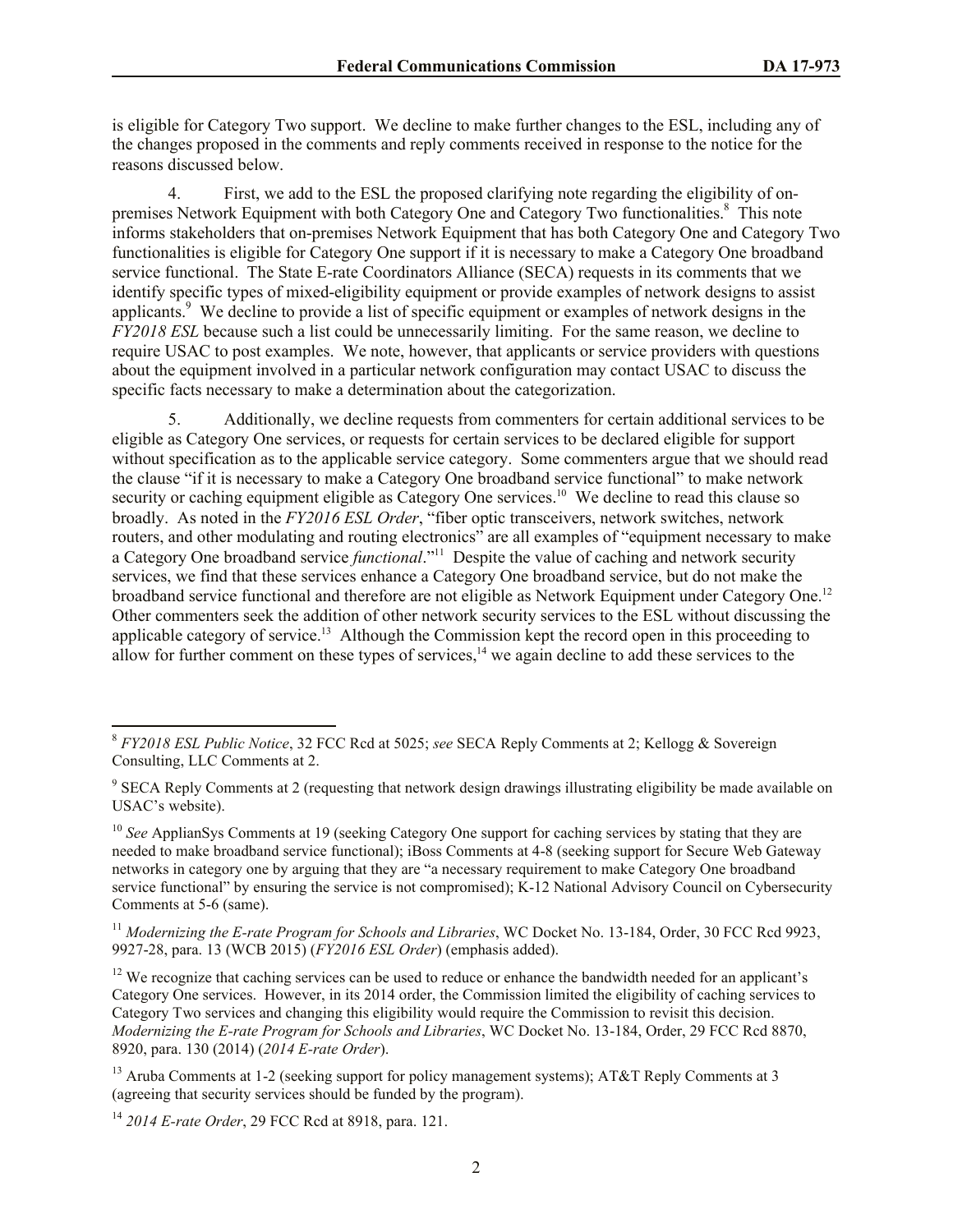*FY2018 ESL*.<sup>15</sup> We also remind applicants and service providers that firewall services other than those offered as a standard part of eligible Internet access service are eligible only under Category Two.

6. Second, we clarify that applicants should classify inside wiring between two schools sharing a single building as Category Two services.<sup>16</sup> In the *FY2018 ESL Public Notice*,<sup>17</sup> we discussed the explanation provided in the *FY2017 ESL Order*, which stated that "[c]onnections between different schools with campuses located on the same property … are considered to be Category One digital transmission services,"<sup>18</sup> and the *February 2017 Order* waiving that Category One classification for inside wiring for different schools or libraries that share a single building.<sup>19</sup> We sought comment on the eligibility category for this inside wiring and how to reconcile the Commission's rules on this issue.<sup>20</sup> Only two commenters addressed this issue. AdTec, Inc. supports a second Bureau waiver allowing applicants to seek support for these connections under either category of service.<sup>21</sup> SECA suggests the Commission interpret the phrase "single school campus" in the definition of internal connections as allowing for a single campus containing multiple schools.<sup>22</sup> SECA contends that the definitions have not emphasized that a single school campus could only have one school, and that its proposed interpretation would allow multiple schools to share a single campus with internal connections linking the buildings.

7. We find that SECA's proposal cannot be reconciled with the plain language of E-rate program rules and precedent. In the *Fourth Order on Reconsideration*, the Commission distinguished between internal connections and wide area networks (WANs) by explaining that WANs "are not internal connections because they do not provide connections within a school or library."<sup>23</sup> It went on to explain that "connections between multiple instructional buildings on a single school campus would constitute internal connections. Connections between multiple separate schools, however, would not constitute internal connections and would instead be considered part of a wide area network."<sup>24</sup> Based on this language, we disagree that the Commission meant for a "single school campus" to include multiple schools, as there is no other reason for the use of the word "single" or to distinguish WAN connections between multiple schools from internal connections on a "single school campus."

8. That said, we find that inside wiring should be classified as a Category Two service without changing the definition of "campus" provided in the *FY2017 ESL Order*. First, the language in the *Fourth Order on Reconsideration* and the definition of a WAN in the program rules do not explicitly discuss wiring inside a single building that houses two different schools.<sup>25</sup> Instead, the definition states

 $17$  *Id.* 

 $\overline{a}$ 

<sup>18</sup> *FY2017 ESL Order*, 31 FCC Rcd at 9780, Appendix C.

<sup>19</sup> *Modernizing the E-rate Program for Schools and Libraries*, WC Docket No. 13-184, Order, 32 FCC Rcd 1189, 1192-94, paras. 9-10 (WCB 2017) (*February 2017 Order*).

<sup>20</sup> *FY2018 ESL Public Notice*, 32 FCC Rcd at 5025-26.

 $21$  AdTec, Inc. Comments at 1.

 $22$  SECA Reply Comments at 3-4.

<sup>23</sup> *Federal-State Joint Board on Universal Service,* CC Docket Nos. 96-45, 96-262, 94-1, 91-213, 95-72, Fourth Order on Reconsideration, Report and Order, 13 FCC Rcd 5318, 5440, para. 193 (1997) (*Universal Service Fourth Order on Reconsideration*).

<sup>24</sup> *Id.* at n.583.

<sup>&</sup>lt;sup>15</sup> *Id.* (declining to designate network security services as eligible); see also FY2016 ESL Order, 30 FCC Rcd at 9929, para. 18 (declining to expand eligibility for other network security services); *Modernizing the E-rate Program for Schools and Libraries*, WC Docket No. 13-184, Order, 31 FCC Rcd 9767, 9769-70, para. 8, n.21 (WCB 2016) (*FY2017 ESL Order*).

<sup>16</sup> *FY2018 ESL Public Notice*, 32 FCC Rcd at 5025-26.

<sup>25</sup> *Id.*; 47 CFR § 54.500 (Wide area network).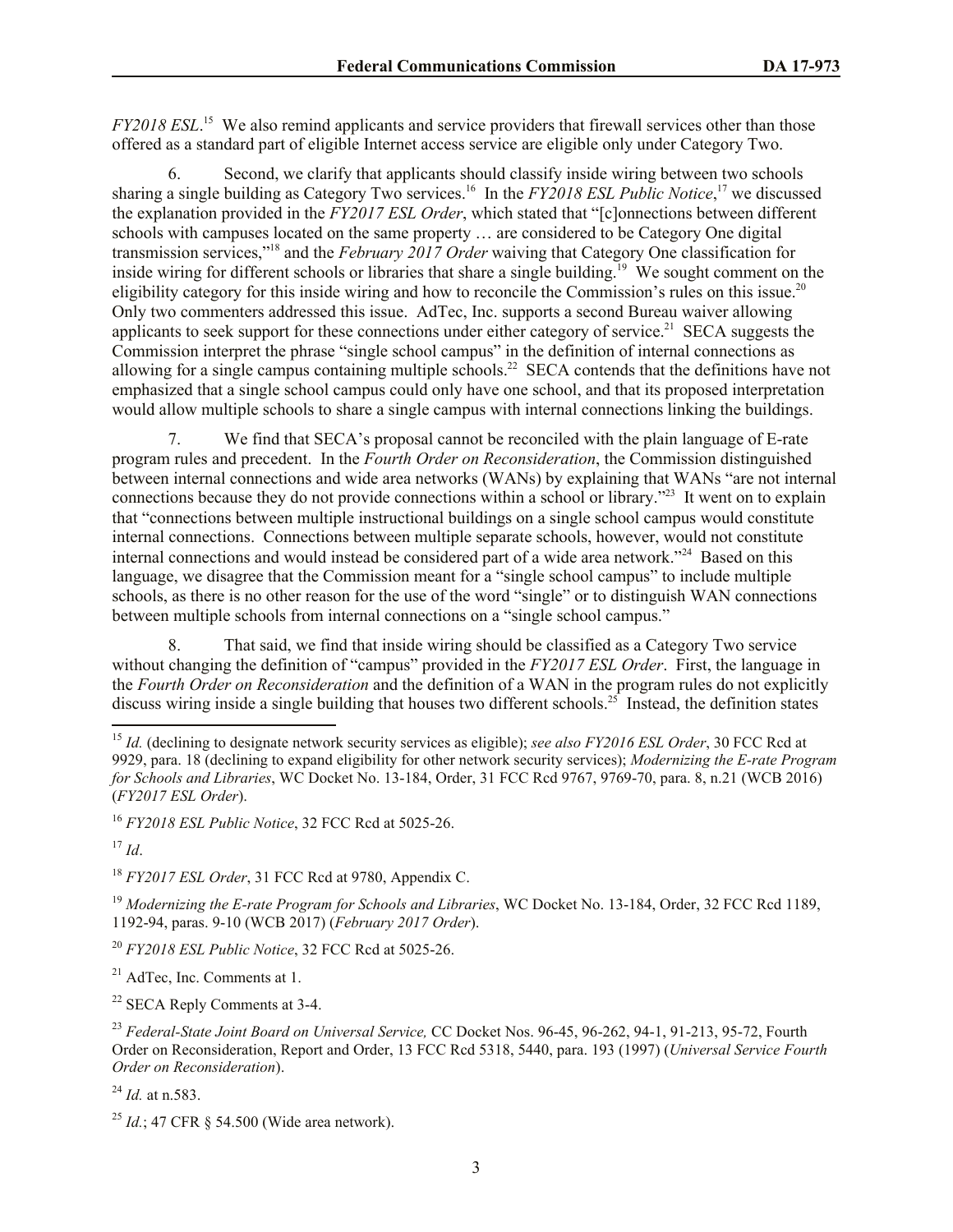that a WAN is a network that provides connections from within an eligible school or library to a network that is *external* to it.<sup>26</sup> We now find that for the purposes of categorizing the inside wiring in a single building containing two or more schools, this wiring is generally not a WAN because it is not external to either school in the single building.<sup>27</sup> This finding is consistent with the definition of internal connections, as the inside wiring is within an instructional building of a single school campus, even if it is also within an instructional building of a second single school campus. We add language on page six of the *FY2018 ESL* to clarify that inside wiring is a Category Two service.<sup>28</sup>

9. We make no other changes to the ESL for FY2018. Several commenters support a request that the Bureau provide clarification regarding the procedures for an applicant seeking support for two funding requests for the same service during a transition between service providers.<sup>29</sup> We decline to address this issue in the ESL. Although both separate requests may be eligible for support, this issue is outside of the scope of the eligible services list. To the extent that stakeholders seek support for duplicative services from different service providers,<sup>30</sup> such support is inconsistent with the Commission's prior decisions.<sup>31</sup> In addition, for program administration purposes, applicants may not seek reimbursement for both services during any period of overlap when transitioning from one provider to another.<sup>32</sup>

10. We decline to make further changes in response to comments requesting that we add other services to the ESL or provide additional clarifications that are contrary to the Commission's decisions in 2014.<sup>33</sup> For example, T-Mobile requests that the Bureau add several clarifications to the ESL

 $\overline{a}$ 

<sup>29</sup> *See* Kellogg & Sovereign Consulting, LLC Comments at 2-4. *See also*, *e.g.*, AT&T Reply Comments at 1-2; SECA Reply Comments at 5-6; Southeastern Public Library System of Oklahoma Comments; Workable Programs and Systems, Inc. Comments.

<sup>30</sup> SECA Reply Comments at 6 (arguing that applicants may need Internet access service from multiple vendors and should be allowed to demonstrate cost-effectiveness).

<sup>31</sup> See Schools and Libraries Universal Support Mechanism, CC Docket No. 02-6, Second Report and Order and Further Notice of Proposed Rulemaking, 18 FCC Rcd 9202, 9209-11, paras. 22-24 (2003) (declining to support duplicative services); *Requests for Review by Macomb Intermediate School District Technology Consortium*, *Schools and Libraries Universal Support Mechanism*, CC Docket No. 02-6, Order, 22 FCC Rcd 8771 (2007) (denying a request for review of the denial of support for redundant networks).

<sup>32</sup> See Kellogg & Sovereign, LLC Comments at 5 (seeking support for the period of time remaining on a contract after the disconnect notice).

<sup>33</sup> *See, e.g.*, ETC Video Comments at 1-2 (requesting that the Commission reestablish support for video components for the purpose of digital learning, which the Commission removed from ESL in the *2014 E-rate Order*); Commenters again advocated against the phase down of support for voice services. *See, e.g.*, Denver Public Schools Comments at 1; Don DeVine Comments; T-Mobile Reply Comments at 9-10 (seeking support for cellular voice service for certain staff members for emergency situations). The Commission adopted the phase down of support for voice services in 2014 with a requirement for a report on the effects of the first two years of the phase down due no later than by October 1, 2017. Without further action by the Commission, there will be no support for voice services beginning in funding year 2019. *See 2014 E-rate Order*, 29 FCC Rcd at 8926, 2828, paras. 140, 143.

<sup>&</sup>lt;sup>26</sup> 47 CFR  $\&$  54.500 (providing that a wide area network is a "network that provides connections from one or more computers within an eligible school or library to one or more computers or networks that are external to such eligible school or library….").

 $27$  It is possible that two schools in a single building could be separated by multiple floors and a service provider might use an external WAN to connect the two local area networks. In this case, the applicant could seek Category One support for this connection, but be prepared to show why it is eligible in this manner during review.

<sup>&</sup>lt;sup>28</sup> *FY2018 ESL*, Appendix B at 6 ("Connections between different schools with campuses located on the same property (e.g., an elementary school and middle school located on the same property) are considered to be Category One digital transmission services, *unless they share the same building*.") (emphasis added).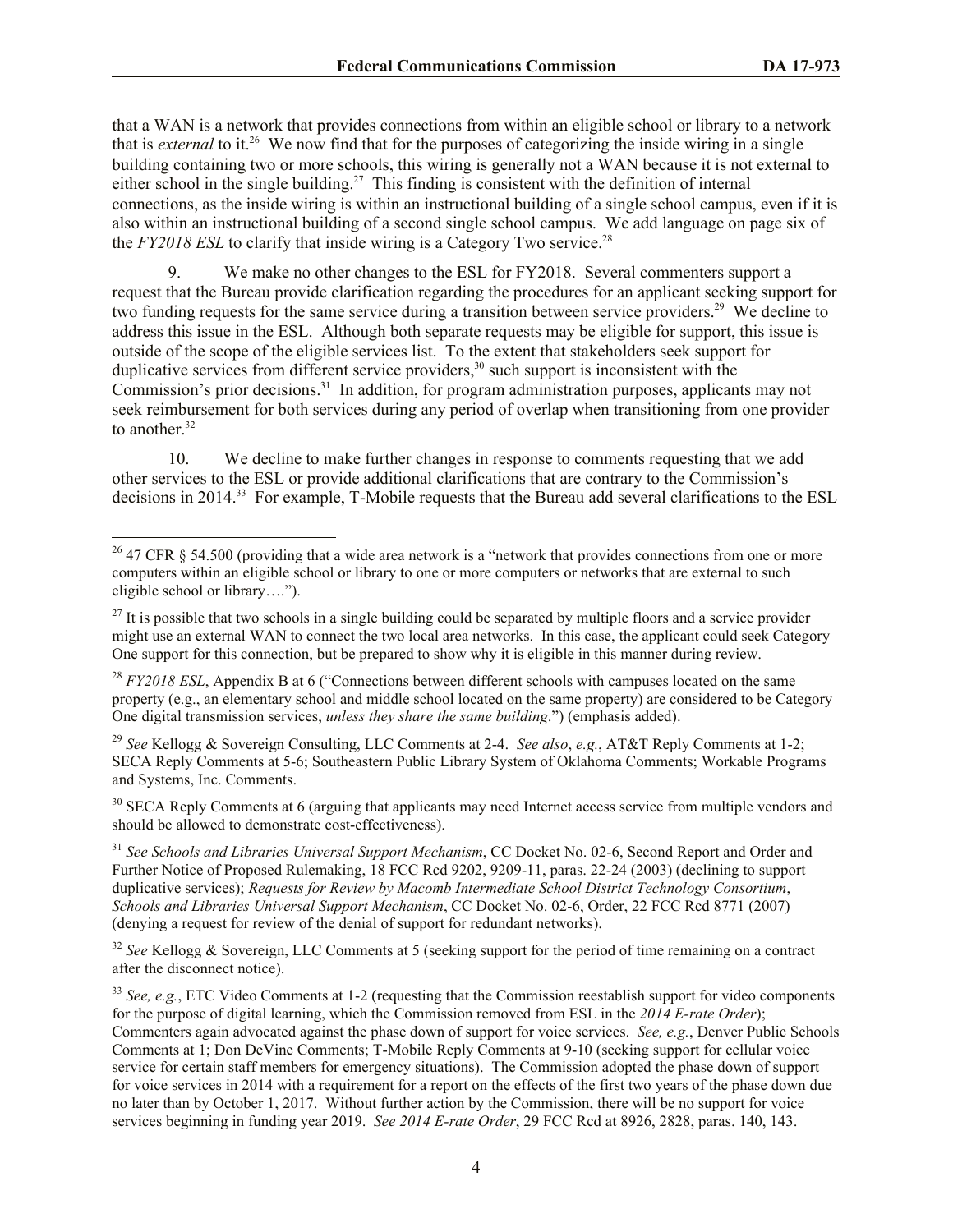regarding the cost-effectiveness of mobile broadband services.<sup>34</sup> First, the Commission has already stated that applicants seeking funding for data plans "should compare the cost of all components necessary to deliver connectivity to the end user device…." <sup>35</sup> Second, as we stated in the *FY2016 ESL Order*, we do not agree that the absence of bids for a wireless local area network (WLAN) establishes cost effectiveness of a mobile broadband service.<sup>36</sup> Finally, we do not see a need for additional language regarding duplicative services in the *FY2018 ESL*. As stated by the Commission, "seeking support for data plans or air cards for mobile devices for use in a school or library with an existing fixed broadband connection and WLAN implicates our prohibition on requests for duplicative services."<sup>37</sup> Duplicative services are services that deliver the same functionality to the same population in the same location during the same period of time.<sup>38</sup> When two funding requests implicate the prohibition on requests for duplicative services, USAC will seek additional information from the applicant during review of the application to determine if the services are duplicative.

11. We similarly decline several requests submitted by Aruba. Aruba requests that selfprovisioned network management be added to the ESL as eligible services.<sup>39</sup> As explained in the *FY2016 ESL Order,* the Commission determined in the *2014 E-rate Order* that network management and operation services are only eligible when provided by a third party as part of eligible managed internal broadband services.<sup>40</sup> Aruba also seeks support covering the entire cost of multi-year basic maintenance of internal connections contracts in the first funding year of the contract,<sup>41</sup> which is contrary to the program's rules.<sup>42</sup> Except for bug fixes, security patches, and technical support, we also remind applicants that the E-rate program will only provide support for actual work performed under a contract.<sup>43</sup>

# **IV. ORDERING CLAUSE**

 $\overline{\phantom{a}}$ 

12. ACCORDINGLY, IT IS ORDERED, that pursuant to the authority contained in sections 1 through 4, 254, 303(r), and 403 of the Communications Act of 1934, as amended, 47 U.S.C. §§ 151- 154, 254, 303(r), and 403, and sections 0.91 and 54.502 of the Commission's rules, 47 CFR §§ 0.91 and

<sup>43</sup> *FY2018 ESL*, Appendix B at 5.

<sup>&</sup>lt;sup>34</sup> T-Mobile Reply Comments at 7-9 (seeking additional language in the *FY2018 ESL* regarding how to demonstrate the cost-effectiveness of mobile broadband services in comparison to fixed services, whether receiving no bids for internal connections demonstrates cost-effectiveness, and consideration of language clarifying that mobile broadband services are not necessarily duplicative of a fixed broadband connection).

<sup>35</sup> *See Modernizing the E-rate Program for Schools and Libraries*; *Connect America Fund*, WC Docket Nos. 13-184 and 10-90, Second Report and Order and Order on Reconsideration, 29 FCC Rcd 15538, 15601, para. 158 (2014) (*2014 Second E-rate Order*) (adding that "[s]chools with existing fixed broadband connections should limit this comparison to the recurring cost of their current broadband connection plus the added cost of any upgrades to their broadband connections and any additional or updated internal connections needed to deploy a sufficiently robust WLAN with all capital investments amortized over their expected lifespan").

<sup>36</sup> *See FY2016 ESL Order*, 30 FCC Rcd at 9928-29, n.45.

<sup>37</sup> *2014 Second E-rate Order*, 29 FCC Rcd at 15601, para 158.

<sup>38</sup> *Schools and Libraries Universal Service Support Mechanism*, CC Docket No. 02-6, Second Report and Order and Further Notice of Proposed Rulemaking, 18 FCC Rcd 9202, 9209, para. 22 (2003).

<sup>39</sup> Aruba Comments at 2.

<sup>40</sup> *FY2016 ESL Order*, 30 FCC Rcd at 9931, para. 21.

<sup>&</sup>lt;sup>41</sup> Aruba Comments at 2 (requesting support for multi-year basic maintenance of internal connections contracts in a single funding year).

<sup>42</sup> *See* 47 CFR § 54.507(e) (stating that to the extent that applicants sign multi-year contracts, the program will only "commit funds to cover the pro rata portion of such a long term contract scheduled to be delivered during the funding year for which universal service support is sought").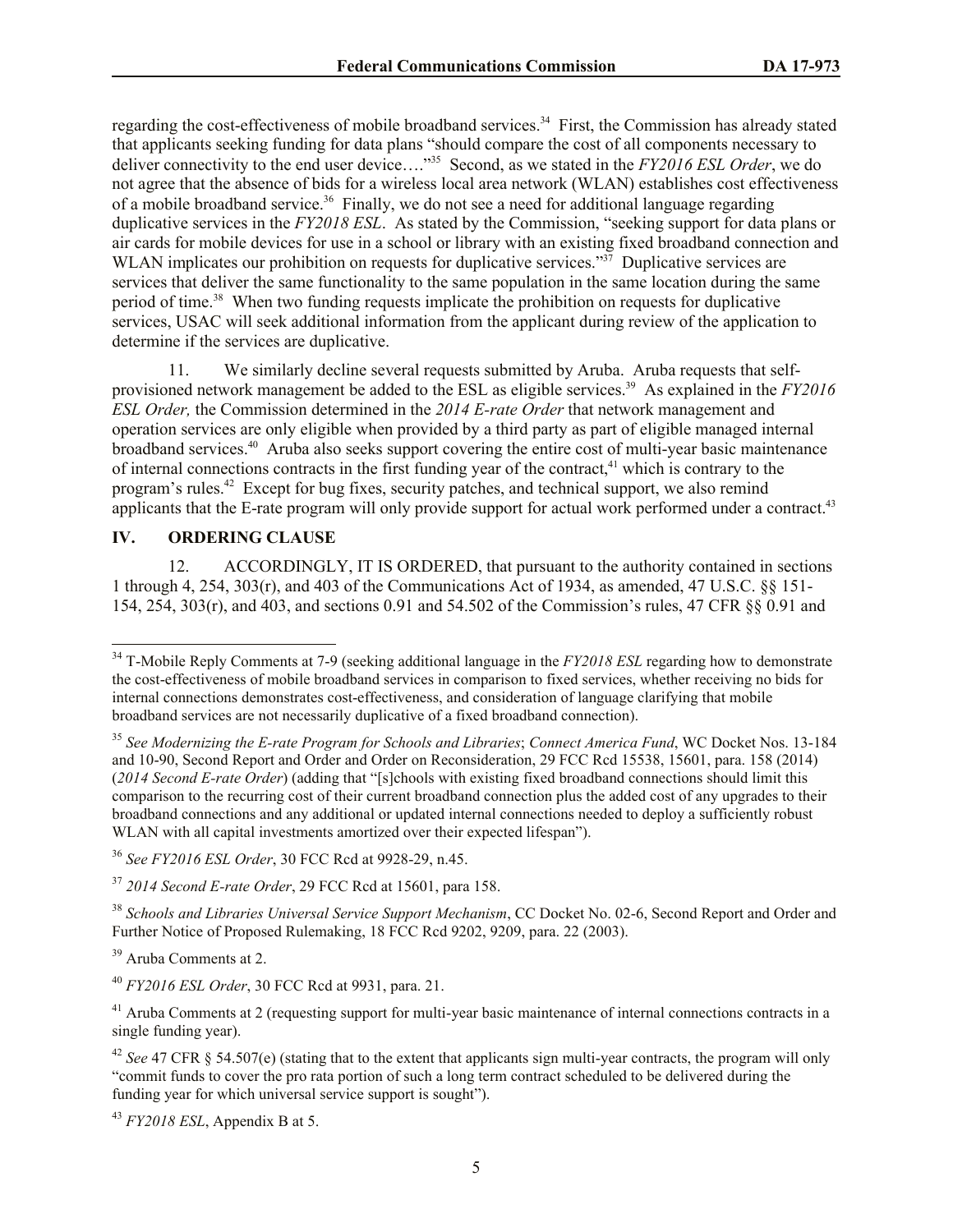54.502, this Order is ADOPTED.

#### FEDERAL COMMUNICATIONS COMMISSION

Kris Anne Monteith Chief Wireline Competition Bureau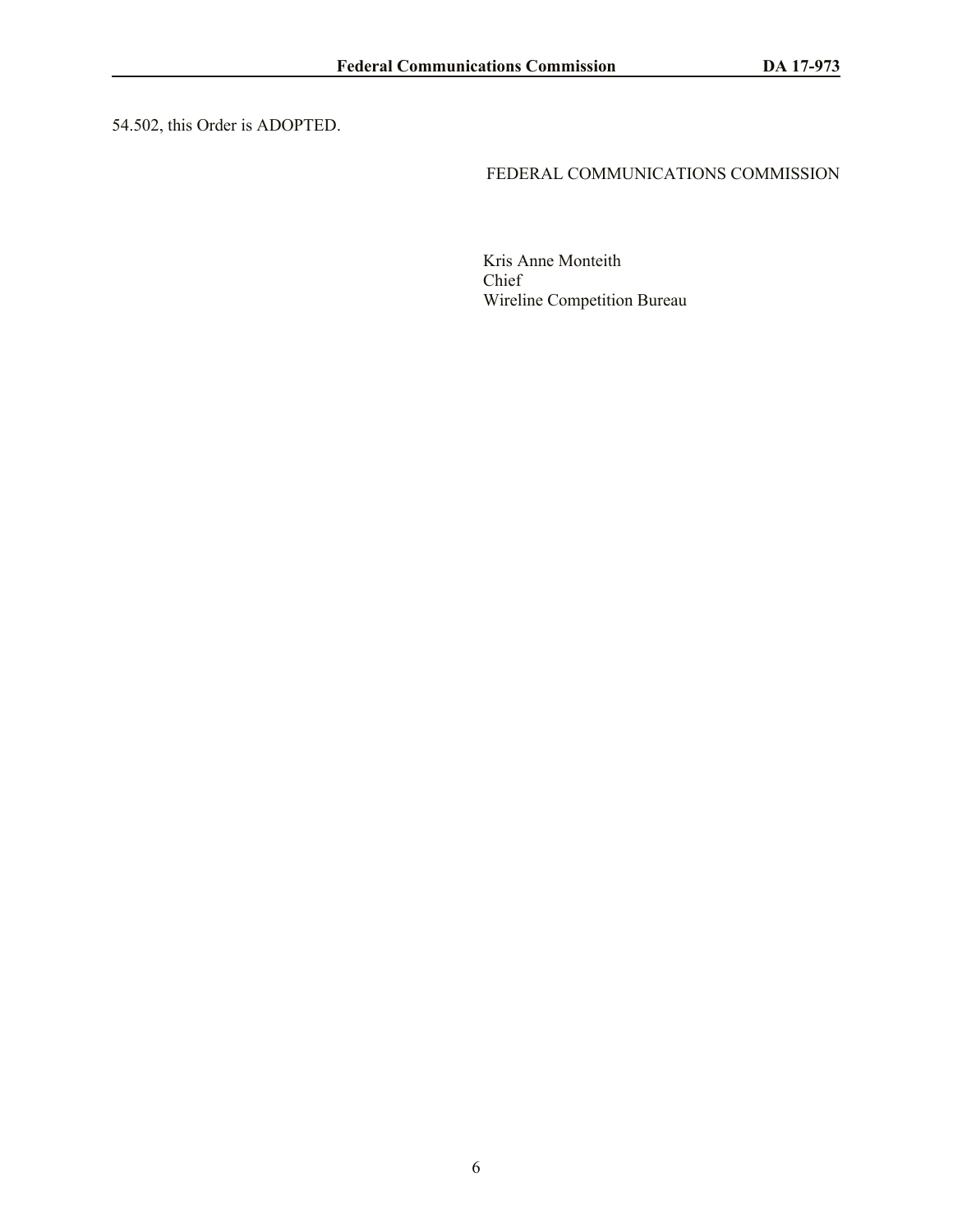# **APPENDIX A**

#### **List of Commenters**

#### **Comments and Reply Comments in Response to the**  *FY2018 ESL Public Notice*

#### **WC Docket No. 13-184**

## **Commenters**

- 1. AdTec, Inc.
- 2. ApplianSys LLC
- 3. Aruba, a Hewlett Packard Enterprise company (Aruba)
- 4. Commerce Public Schools
- 5. Denver Public Schools District 1
- 6. Don DeVine
- 7. Duncan Public Library
- 8. ETCVideo
- 9. Frisco Independent School District
- 10. Greg Faris
- 11. Harmony School District 21
- 12. Hulbert Public Schools
- 13. iBoss Distributed Gateway Platform (iBoss)
- 14. John C. Fremont Library
- 15. Kellogg & Sovereign Consulting, LLC
- 16. K-12 National Advisory Council on Cybersecurity
- 17. Luther Public Schools
- 18. Moore Public Schools
- 19. Pryor Public Schools
- 20. Rhea County Department of Education
- 21. Sand Springs Public Schools
- 22. Southeastern Public Library System of Oklahoma
- 23. Stillwater Public Schools
- 24. Workable Programs and Systems, Inc.

# **Reply Commenters**

- 1. AT&T Services, Inc. (AT&T)
- 2. State E-rate Coordinators' Alliance (SECA)
- 3. T-Mobile USA, Inc. (T-Mobile)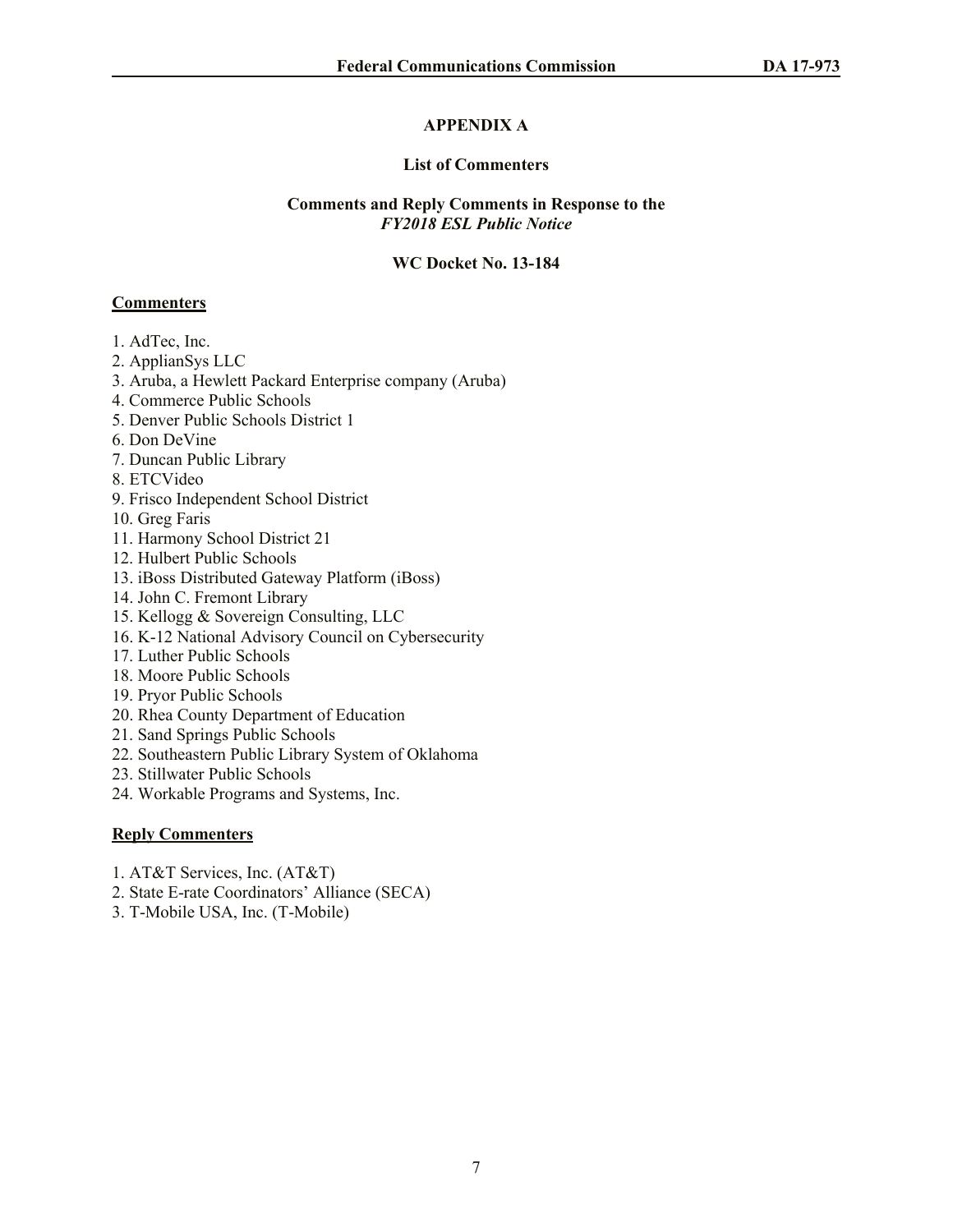# **APPENDIX B**

## **Eligible Services List for Funding Year 2018 Schools and Libraries Universal Service Support Mechanism**

(WC Docket No. 13-184)

The Federal Communications Commission's (FCC's) rules provide that all services that are eligible to receive discounts under the Schools and Libraries Universal Service Support Mechanism (otherwise known as the E-rate program or E-rate) are listed in this Eligible Services List (ESL). The E-rate program is administered by the Universal Service Administrative Company (USAC). Eligible schools and libraries may seek E-rate support for eligible Category One telecommunications services, telecommunications, and Internet access, and Category Two internal connections, basic maintenance, and managed internal broadband services as identified herein. 47 CFR §§ 54.5, 54.500, and 54.502(a).

Additional guidance from USAC about the E-rate application process and about eligible services, including a glossary of terms, is available at USAC's website at http://www.usac.org/sl/. The documents on USAC's website are not incorporated by reference into the ESL and do not bind the Commission. Thus, they will not be used to determine whether a service or product is eligible. Applicants and service providers are free to refer to those documents, but just for informal guidance. This ESL applies to funding requests for Funding Year 2018.

# **Category One**

The first category of supported services, Category One, includes the services needed to support broadband connectivity to schools and libraries. Eligible Category One services are listed in the entries for data transmission services and Internet access and voice services. This category consists of the services that provide broadband to eligible locations including data links that connect multiple points, services used to connect eligible locations to the Internet, and services that provide basic conduit access to the Internet. With the exception of leased dark fiber and self-provisioned broadband networks, maintenance and technical support appropriate to maintain reliable operation are only eligible for support when provided as a component of these services.

#### **Data Transmission Services and Internet Access**

Digital transmission services and Internet access are eligible in Category One. These services include:

- Asynchronous Transfer Mode (ATM)
- Broadband over Power Lines
- Cable Modem
- Digital Subscriber Line (DSL)
- DS-1 (T-1), DS-3 (T-3), and Fractional T-1 or T-3
- Ethernet
- Integrated Services Digital Network (ISDN)
- Leased Lit Fiber
- Leased Dark Fiber (including dark fiber indefeasible rights of use (IRUs) for a set term)
- Self-Provisioned Broadband Networks
- Frame Relay
- Multi-Protocol Label Switching (MPLS)
- OC-1, OC-3, OC-12, OC-n
- Satellite Service
- Switched Multimegabit Data Service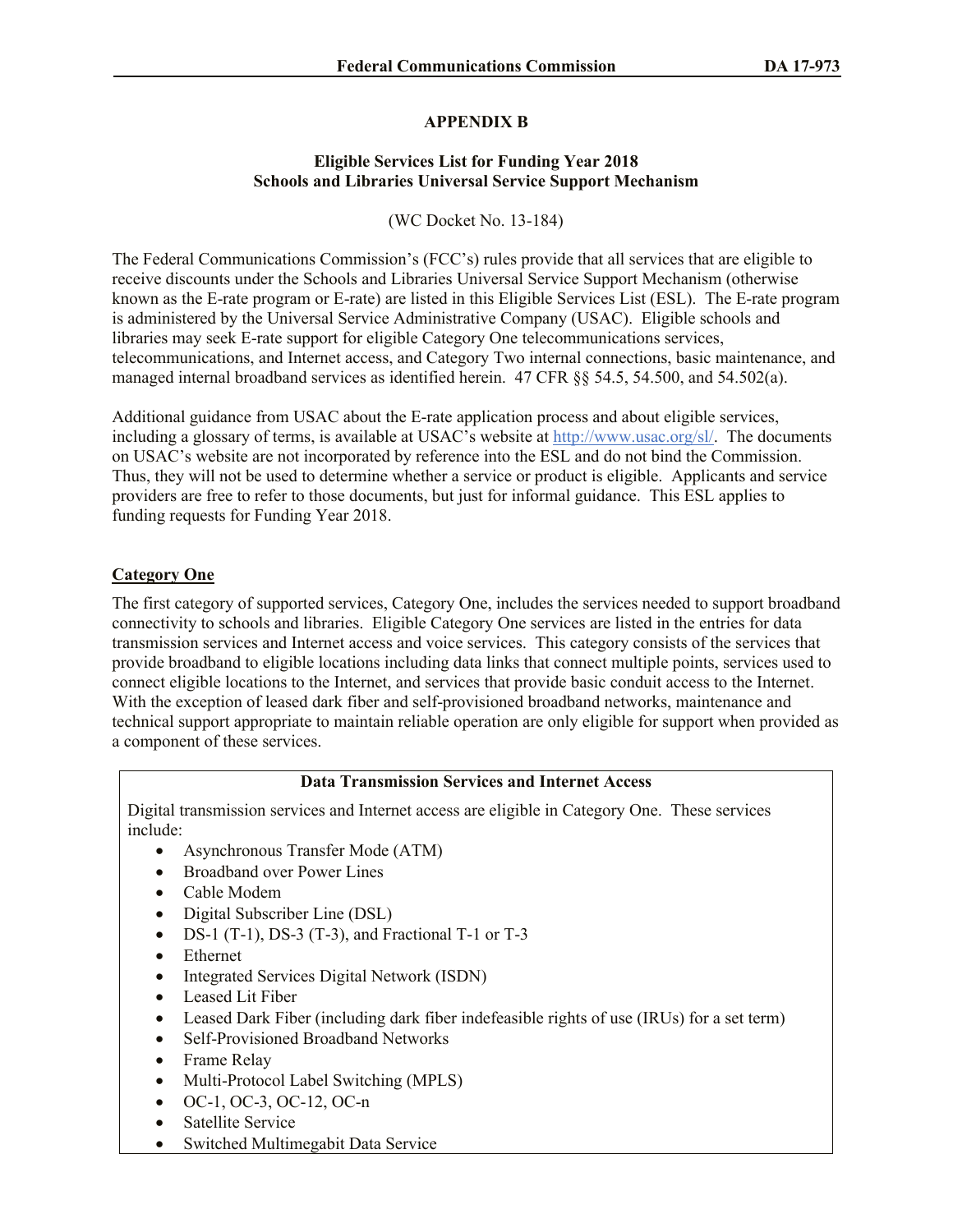- Telephone dial-up
- Wireless services (e.g., microwave)

*Notes*: (1) E-rate support is available for leased lit fiber, leased dark fiber, and self-provisioned broadband networks as described in the *2014 Second E-rate Order* (FCC 14-189). Eligible costs include monthly charges, special construction, installation and activation charges, modulating electronics and other equipment necessary to make a Category One broadband service functional ("Network Equipment"), and maintenance and operation charges. Network Equipment and maintenance and operation costs for existing networks are eligible. All equipment and services, including maintenance and operation, must be competitively bid.

(2) Applicants that seek bids for leased dark fiber must also seek bids for leased lit fiber service and fully consider all responsive bids. Similarly, applicants that seek bids for self-provisioned broadband networks must also seek bids for the needed connectivity via services provided over third-party networks, and fully consider all responsive bids.

(3) Applicants may seek special construction funding for the upfront, non-recurring costs for the deployment of new or upgraded facilities. The eligible components of special construction are construction of network facilities, design and engineering, and project management.

(4) Staff salaries and labor costs for personnel of the applicant or underlying beneficiary are not Erate eligible.

# **Eligible Voice Services**

Eligible voice services are subject to an annual 20 percentage point phase down of E-rate support that began in FY 2015, as described in the *2014 E-rate Order*. For FY 2018, the effective discount rate will be 80 percentage points less than other Category One services. The reduced discount rate for voice services will apply to all applicants and all costs for the provision of telephone services and circuit capacity dedicated to providing voice services including:

- Centrex
- Integrated Services Digital Network (ISDN)
- Interconnected voice over Internet protocol (VoIP)
- Local, long distance, and 800 (toll-free) service
- Plain old telephone service (POTS)
- Radio loop
- Satellite telephone service
- Shared telephone service (only the portion of the shared services relating to the eligible use and location may receive discounts)
- Wireless telephone service, including cellular voice and excluding data and text messaging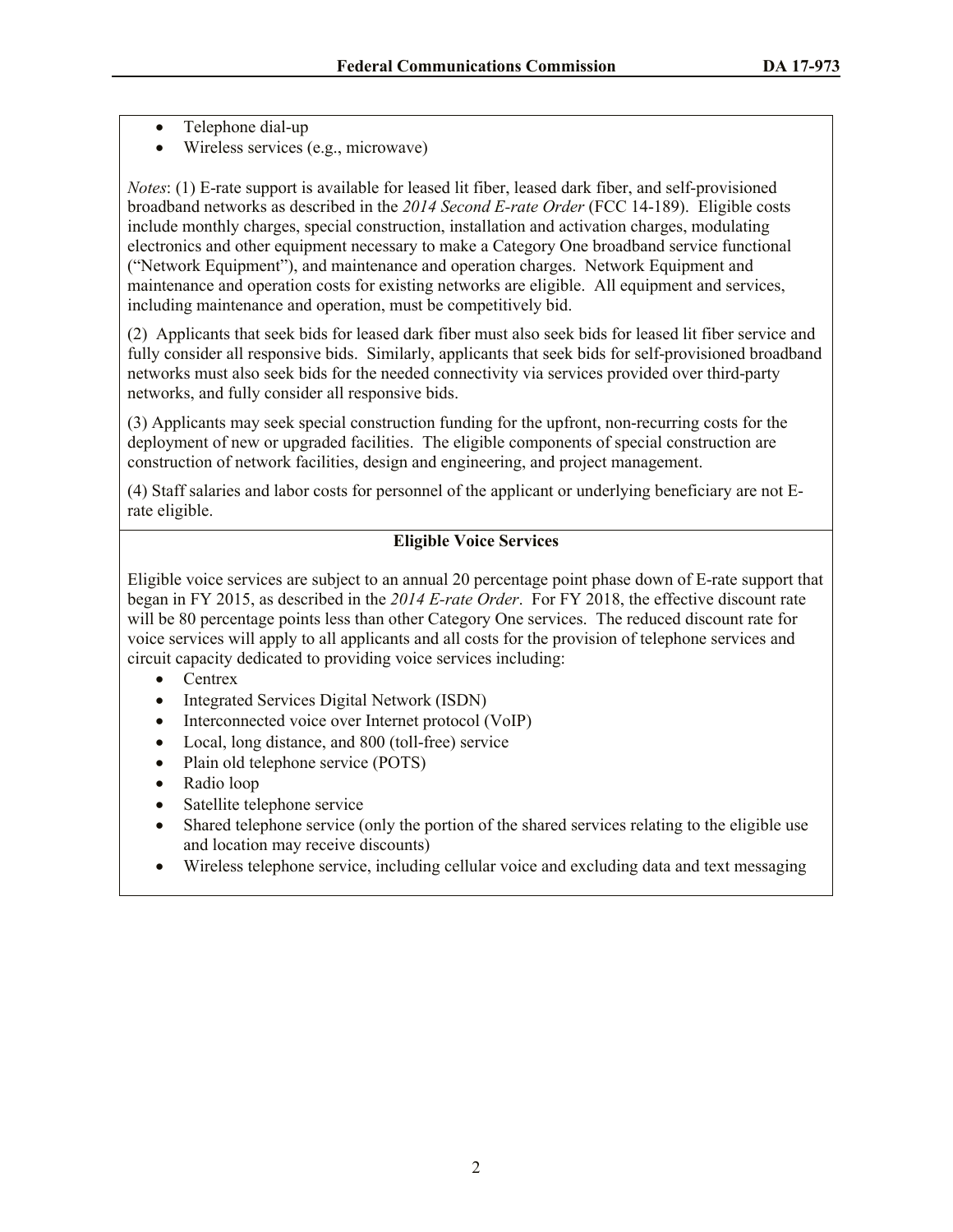# **Category Two**

The second category of equipment and services eligible for E-rate support, Category Two, includes the internal connections needed for broadband connectivity within schools and libraries. Support is limited to the internal connections necessary to bring broadband into, and provide it throughout, schools and libraries. These are broadband connections used for educational purposes within, between, or among instructional buildings that comprise a school campus (as defined below) or library branch, and basic maintenance of these connections, as well as services that manage and operate owned or leased broadband internal connections (e.g., managed internal broadband services or managed Wi-Fi). Category Two support is subject to per-school or per-library budgets as set forth in 47 CFR § 54.502. The eligible components and services in Category Two are:

## **Eligible Broadband Internal Connections**

- Access points used in a local area network (LAN) or wireless local area network (WLAN) environment (such as wireless access points)
- Antennas, cabling, connectors, and related components used for internal broadband connections
- Caching
- Firewall services and components separate from basic firewall protection provided as a standard component of a vendor's Internet access service.
- Switches
- Routers
- Racks
- Uninterruptible Power Supply (UPS)/Battery Backup
- Wireless controller systems
- Software supporting the components on this list used to distribute high-speed broadband throughout school buildings and libraries

*Notes*: (1) Functionalities listed above that can be virtualized in the cloud, and equipment that combines eligible functionalities, like routing and switching, are also eligible.

(2) A manufacturer's multi-year warranty for a period up to three years that is provided as an integral part of an eligible component, without a separately identifiable cost, may be included in the cost of the component.

(3) Caching is defined as a method that stores recently accessed information. Caching stores information locally so that the information is accessible more quickly than if transmitted across a network from a distance. A caching service or equipment that provides caching, including servers necessary for the provision of caching, is eligible for funding.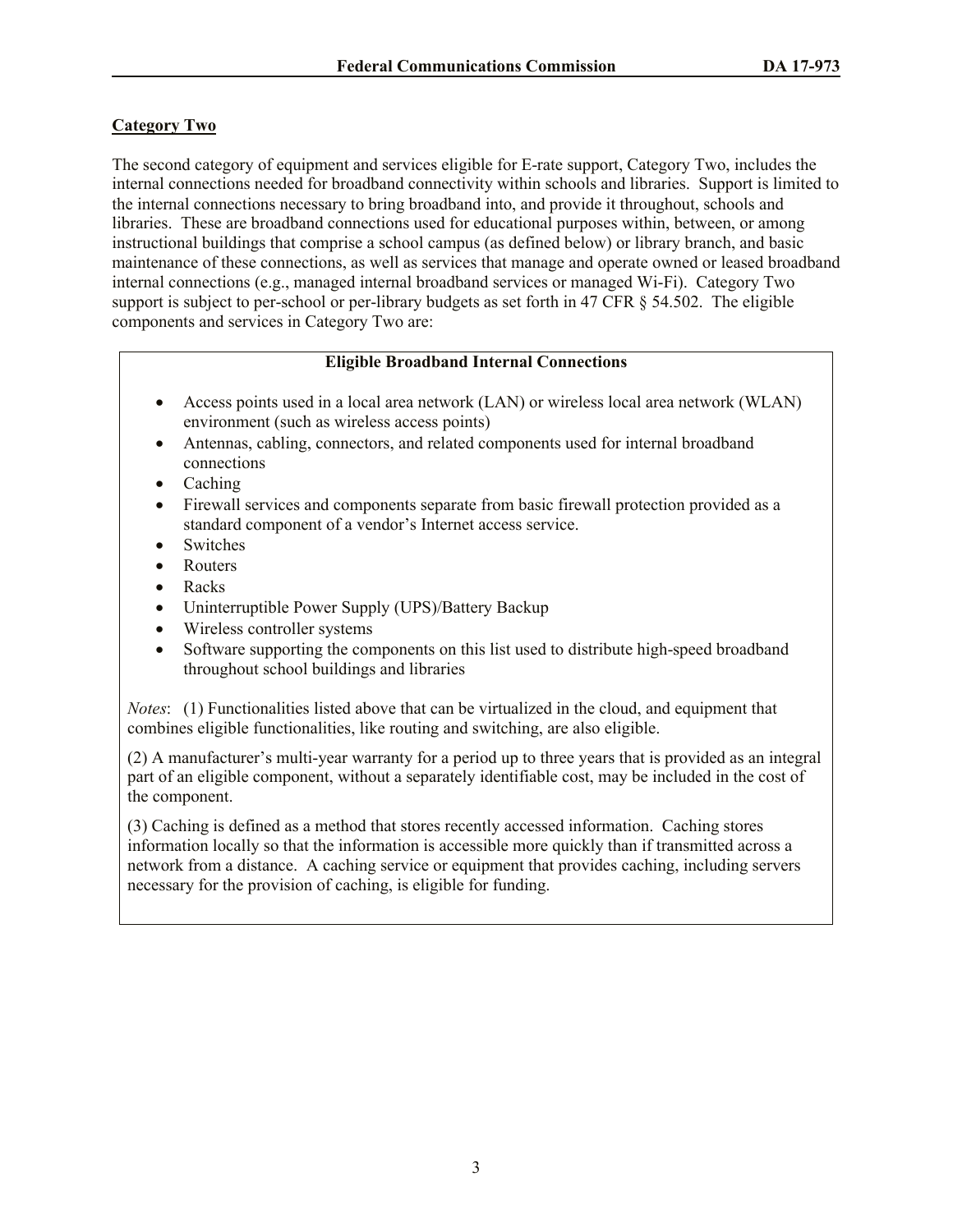## **Eligible Managed Internal Broadband Services**

- Services provided by a third party for the operation, management, and monitoring of eligible broadband internal connections are eligible managed internal broadband services (e.g., managed Wi-Fi).
- E-rate support is limited to eligible expenses or portions of expenses that directly support and are necessary for the broadband connectivity within schools and libraries. Eligible expenses include the management and operation of the LAN/WLAN, including installation, activation and initial configuration of eligible components, and on-site training on the use of eligible equipment.
- In some eligible managed services models, the third-party manager owns and installs the equipment and school and library applicants lease the equipment as part of the managed services contract. In other cases, the school or library may own the equipment, but have a third party manage it for them.

#### **Basic Maintenance of Eligible Broadband Internal Connections**

E-rate support is available for basic maintenance and technical support appropriate to maintain reliable operation when provided for eligible broadband internal connections.

The following basic maintenance services are eligible:

- Repair and upkeep of eligible hardware
- Wire and cable maintenance
- Configuration changes
- Basic technical support including online and telephone based technical support
- Software upgrades and patches including bug fixes and security patches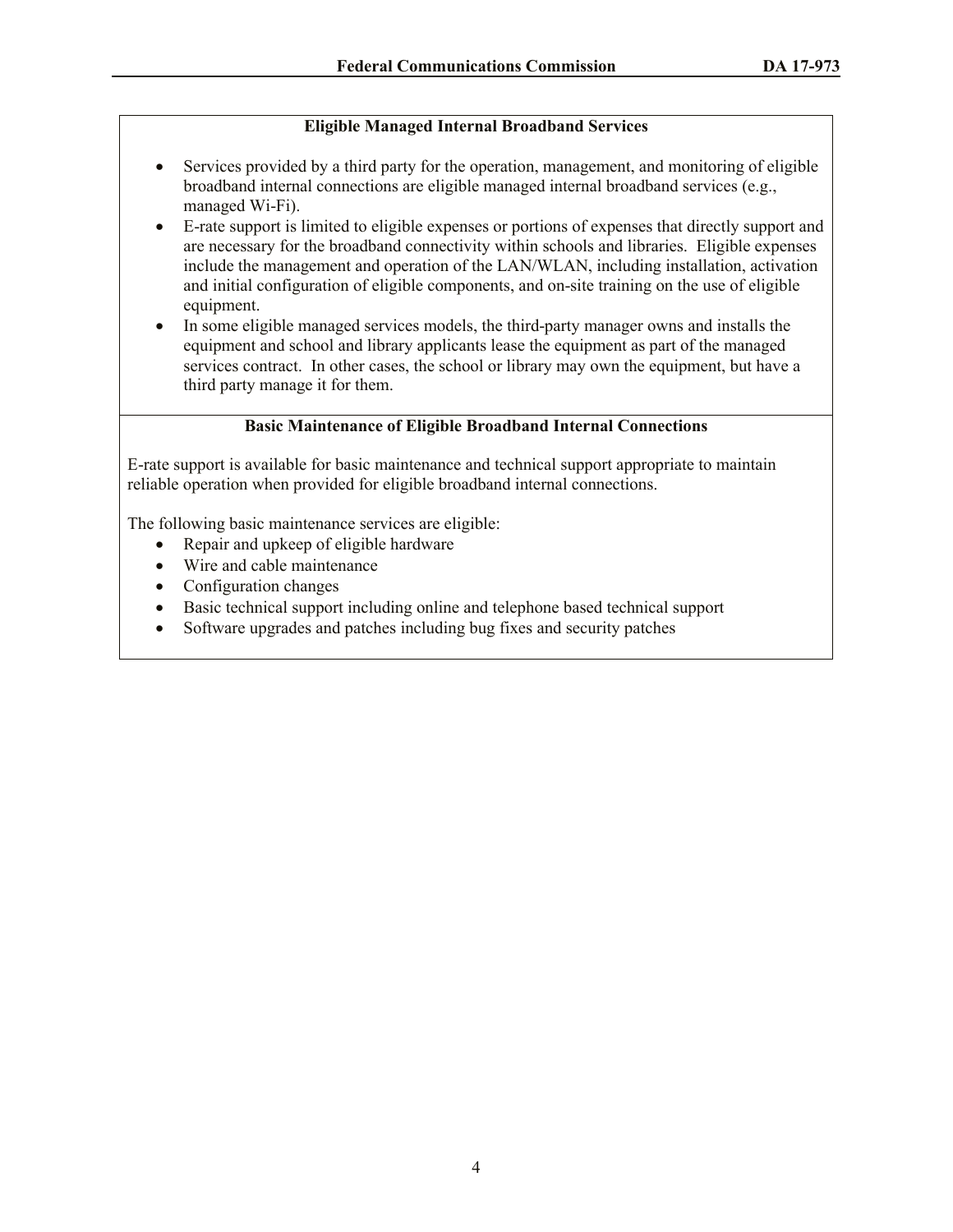# **Eligibility Limitations for Category Two:**

**Eligibility limitations for managed internal broadband services** – The equipment eligible for support as part of a managed internal broadband service may only include equipment listed as a broadband internal connections component above. Upfront charges that are part of a managed service contract are eligible for E-rate support except to the extent that the upfront charges are for any ineligible internal connections (e.g.*,* servers other than those that are necessary to provide caching) which, if included in the contract, must be cost allocated out of any funding request.

**Eligibility limitations for basic maintenance** – Basic maintenance is eligible for support only if it is a component of a maintenance agreement or contract for eligible broadband internal connections. The agreement or contract must specifically identify the eligible internal connections covered, including product name, model number, and location. Support for basic maintenance will be paid for the actual work performed under the agreement or contract. Support for bug fixes, security patches, and technical support is not subject to this limitation. Basic maintenance does not include:

- Services that maintain ineligible equipment
- Upfront estimates that cover the full cost of every piece of eligible equipment
- Services that enhance the utility of equipment beyond the transport of information, or diagnostic services in excess of those necessary to maintain the equipment's ability to transport information
- Network management services, including 24-hour network monitoring
- On-site technical support (i.e., contractor duty station at the applicant site) unless applicants present sufficient evidence of cost-effectiveness
- Unbundled warranties

# **Eligibility Explanations for Certain Category One and Category Two Services:**

**Internet access** – Eligible Internet access may include features such as basic firewall protection, domain name service, and dynamic host configuration when these features are provided as a standard component of a vendor's Internet access service. Firewall protection that is provided by a vendor other than the Internet access provider or priced out separately will be considered a Category Two internal connections component. Examples of items that are ineligible components of Internet access include applications, content, e-mail, and end-user devices and equipment such as computers, laptops, and tablets.

**Wireless services and wireless Internet access** – As clarified in the *2014 Second E-rate Order*, data plans and air cards for mobile devices are eligible only in instances when the school or library seeking support demonstrates that the individual data plans are the most cost-effective option for providing internal broadband access for mobile devices at schools and libraries. Applicants should compare the cost of data plans or air cards for mobile devices to the total cost of all components necessary to deliver connectivity to the end user device, including the cost of Internet access and data transmission service to the school or library. Seeking support for data plans or air cards for mobile devices for use in a school or library with an existing broadband connection and wireless local area network implicates the E-rate program's prohibition on requests for duplicative services.

Off-campus use, even if used for an educational purpose, is ineligible for support and must be cost allocated out of any funding request.

Managed internal broadband services, such as managed Wi-Fi, are eligible only for Category Two support.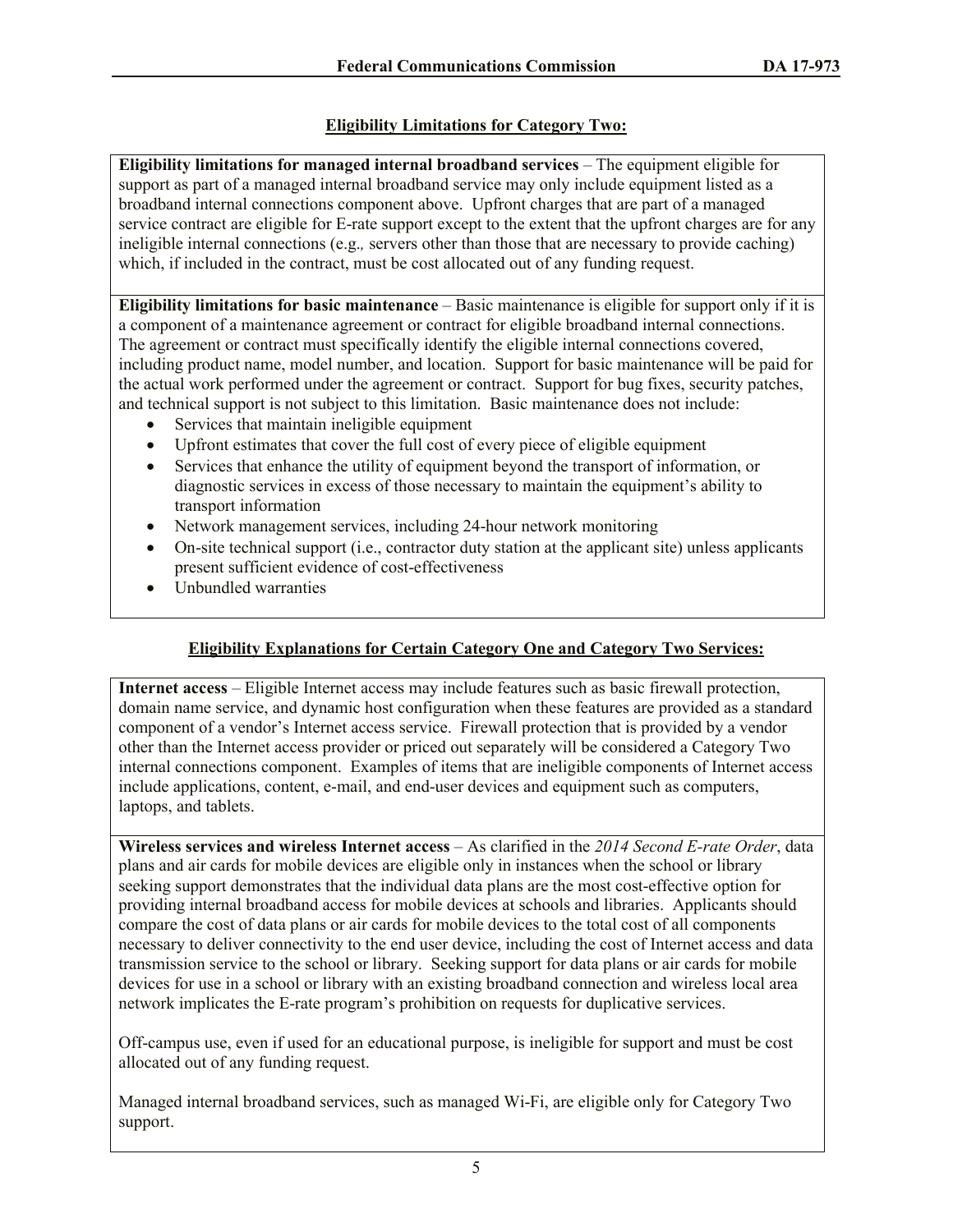**Connections between buildings of a single school** – The classification of connections between multiple buildings of a single school is determined by whether the buildings are located on the same campus. A "campus" is defined as the geographically contiguous grounds where the instructional buildings of a single eligible school are located. A single school may have multiple campuses if it has instructional buildings located on grounds that are not geographically contiguous. Different schools located on the same grounds do not comprise a single campus. The portion of the grounds occupied by the instructional buildings for each school is a campus for that school.

- Connections between buildings on different campuses of a single school are considered to be Category One digital transmission services.
- Connections between different schools with campuses located on the same property (e.g., an elementary school and middle school located on the same property) are considered to be Category One digital transmission services, unless they share the same building.
- Connections between buildings of a single school on the same campus are considered to be Category Two internal connections.

**Network equipment with mixed eligibility –** On-premises equipment that connects to a Category Two-eligible LAN is eligible for Category One support if it is necessary to make a Category One broadband service functional. If the price for components that enable the LAN can be isolated from the price of the components that enable the Category One service, those costs should be costallocated out of the Category One funding request.